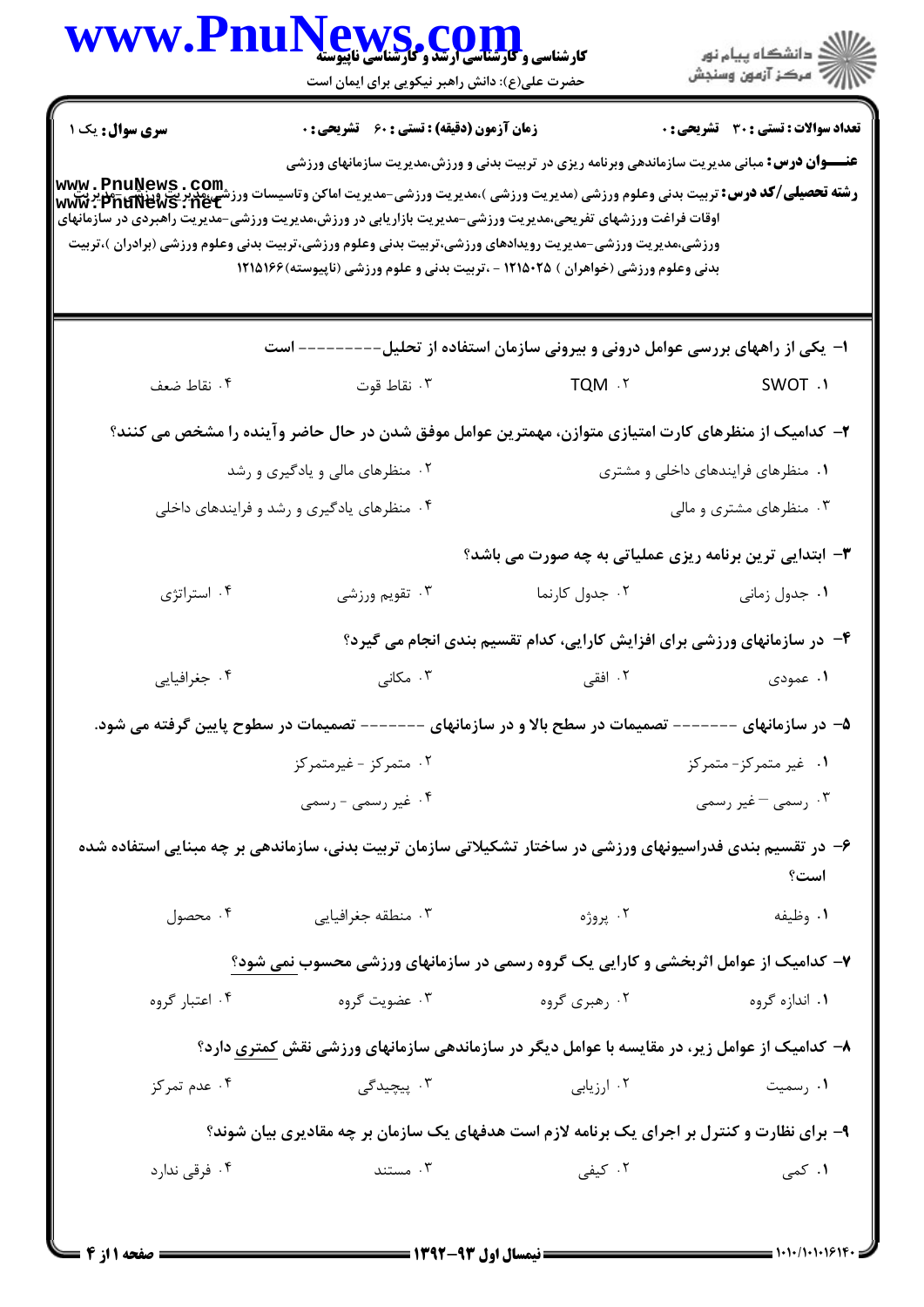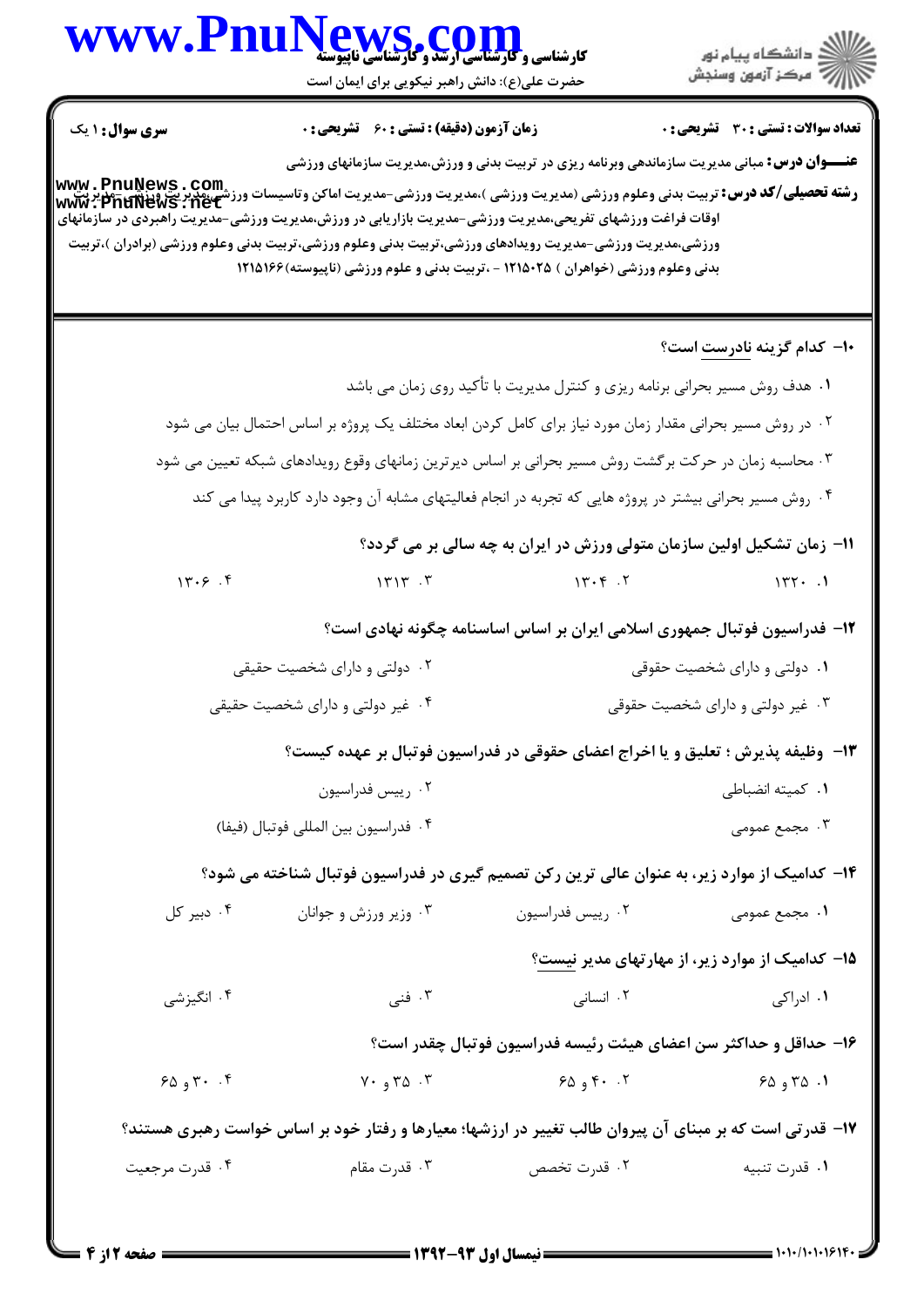| WWW.F                  | کارشناسی و کارشناسی ارتقد و گاریا<br>کارشناسی و کارشناسی ارتقد و گارشناسی ناپیوسته<br>حضرت علی(ع): دانش راهبر نیکویی برای ایمان است                                                                                                                                                                                                                                                                         |                                                                            | ڪ دانشڪاه پيا <sub>م</sub> نور<br>∕ مرڪز آزمون وسنڊش     |
|------------------------|-------------------------------------------------------------------------------------------------------------------------------------------------------------------------------------------------------------------------------------------------------------------------------------------------------------------------------------------------------------------------------------------------------------|----------------------------------------------------------------------------|----------------------------------------------------------|
| <b>سری سوال : ۱ یک</b> | <b>زمان آزمون (دقیقه) : تستی : 60 ٪ تشریحی : 0</b>                                                                                                                                                                                                                                                                                                                                                          |                                                                            | <b>تعداد سوالات : تستی : 30 ٪ تشریحی : 0</b>             |
|                        | <b>عنــــوان درس:</b> مبانی مدیریت سازماندهی وبرنامه ریزی در تربیت بدنی و ورزش،مدیریت سازمانهای ورزشی<br><b>www . PnuNews . Com.</b><br>و <b>شته تحصیلی/کد درس:</b> تربیت بدنی وعلوم ورزشی (مدیریت ورزشی )،مدیریت ورزشی-مدیریت اماکن وتأسیسات ورزشی،مدیریت ورزشی-مدیریت<br>www . PnuNews . net<br>اوقات فراغت ورزشهای تفریحی،مدیریت ورزشی-مدیریت بازاریابی در ورزش،مدیریت ورزشی-مدیریت راهبردی در سازمانهای |                                                                            |                                                          |
|                        | ورزشی،مدیریت ورزشی-مدیریت رویدادهای ورزشی،تربیت بدنی وعلوم ورزشی،تربیت بدنی وعلوم ورزشی (برادران )،تربیت<br>بدنی وعلوم ورزشی (خواهران ) ۲۵۰۲۵ - ،تربیت بدنی و علوم ورزشی (ناپیوسته) ۱۲۱۵۱۶۶                                                                                                                                                                                                                 |                                                                            |                                                          |
|                        | ۱۸– برنامه هایی که نیازهای بلند مدت سازمانی را مد نظر قرار داده و فعالیتهای جامع سازمان راجهت می دهد، چه نام دارند؟                                                                                                                                                                                                                                                                                         |                                                                            |                                                          |
|                        | ۰۲ برنامه های میان مدت                                                                                                                                                                                                                                                                                                                                                                                      | ۰۱ برنامه های کوتاه مدت                                                    |                                                          |
|                        | ۰۴ برنامه های یک ساله                                                                                                                                                                                                                                                                                                                                                                                       |                                                                            | ۰۳ برنامه های راهبردی                                    |
|                        | ۱۹- هدف از این استراتژی ها؛ حداکثر بهره برداری از نقاط قوت درونی سازمان برای رویارویی با تهدیدها؛ تنگناها و موارد                                                                                                                                                                                                                                                                                           | آسیب زننده محیطی و به حداقل رساندن آنهاست؟                                 |                                                          |
| ۰۴ استراتژی SO         | $ST$ استراتژی $\cdot$                                                                                                                                                                                                                                                                                                                                                                                       | ۰۲ استراتژی WO                                                             | ۰۱ استراتژی WT                                           |
|                        |                                                                                                                                                                                                                                                                                                                                                                                                             |                                                                            | ۲۰- کدام مورد، جزء چهار ستون اصلی TQM نیست؟              |
|                        | ٠٢ سيستم / فرايند                                                                                                                                                                                                                                                                                                                                                                                           |                                                                            | ٠١ راضي كردن مشتريان                                     |
|                        | ۰۴ سنجش و اندازه گیری                                                                                                                                                                                                                                                                                                                                                                                       |                                                                            | ۰۳ ابزار بهبود                                           |
|                        |                                                                                                                                                                                                                                                                                                                                                                                                             |                                                                            | <b>۲۱- کدامیک، جزء الگوی برنامه ریزی استراتژی نیست</b> ؟ |
| ۰۴ ارزیابی             | ۰۳ اجرا                                                                                                                                                                                                                                                                                                                                                                                                     | ۰۲ نگرش                                                                    | ۰۱ تدوین                                                 |
|                        | <b>۲۲</b> – مدل spp توسط کمیته ملی المپیک و فدراسیون ورزشی کدام کشور مورد استفاده قرار گرفت؟                                                                                                                                                                                                                                                                                                                |                                                                            |                                                          |
| ۰۴ فرانسه              | اسپانیا استانیا است $\mathcal{F}$ . $\mathcal{F}$                                                                                                                                                                                                                                                                                                                                                           | ۲ فیجی ۲۰                                                                  | ۰۱ ایتالیا                                               |
|                        | ۲۳- ……… عبارت است از تقسیم وظایف به گونه ای که انجام آنها برای دستیابی به اهداف سازمان ورزشی ضروری بوده و تعریف                                                                                                                                                                                                                                                                                             | روابط بین پستها و افراد هر سازمان را تعیین می کند.                         |                                                          |
|                        | ۰۲ برنامه ریزی ورزشی                                                                                                                                                                                                                                                                                                                                                                                        |                                                                            | ۰۱ سازماندهی ورزشی                                       |
|                        | ۰۴ کنترل و ارزیابی در ورزش                                                                                                                                                                                                                                                                                                                                                                                  |                                                                            | ۰۳ هدایت و رهبری در ورزش                                 |
|                        |                                                                                                                                                                                                                                                                                                                                                                                                             | <b>۲۴</b> - توانایی فهمیدن پیچیدگی کل سازمان، جزء کدام مهارت مدیر می باشد؟ |                                                          |
| ۰۴ انگیزشی             | ادراکی $\cdot$ ۳                                                                                                                                                                                                                                                                                                                                                                                            | ۰۲ انسانی                                                                  | ۰۱ فنی                                                   |
|                        | ۲۵– از روشهای مدیریت سازمانهای ورزشی بهره گیری از قوانین ؛ مقررات و خط مشی است که به آن -------گفته می شود.                                                                                                                                                                                                                                                                                                 |                                                                            |                                                          |
| ۴. رسميت               |                                                                                                                                                                                                                                                                                                                                                                                                             | ۲. عدم تمرکز مسلم پیچیدگی                                                  | ۰۱ تمرکز                                                 |
| <b>ـــ صفحه 3 از 4</b> |                                                                                                                                                                                                                                                                                                                                                                                                             | <b>ـــــــــ نیمسال اول ۹۳-۱۳۹۲ ــــــــ</b>                               | $\frac{1}{2}$ 1.1./1.1.1614.                             |